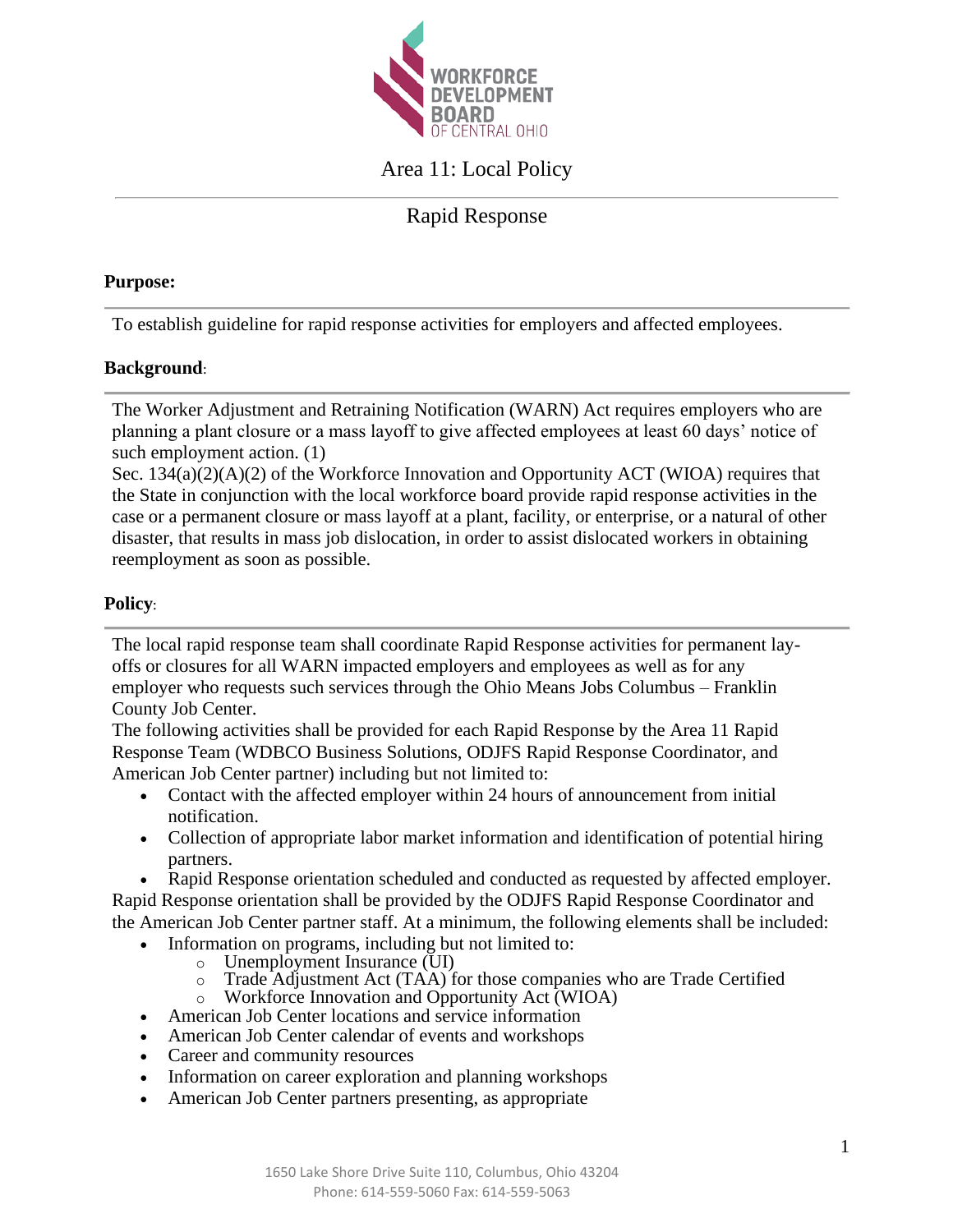## **Definitions**:

American Job Center partner staff: Anyone who works within the Ohio Means Jobs Columbus-Franklin County system through a contract or MOU.

Disaster mass job dislocation: Any reduction in force, due to a disaster as defined by state or local emergency management policy, that does not result in a total plant/branch/office closing, but still results in the filing of a Worker Adjustment and Retraining Notification Act notice, regardless of the number of workers affected by the layoff announced; or, if no WARN correspondence is issued, employment loss at a single site of employment for:

- 1. At least 25 percent of employees; or
- 2. At least 50 employees.

Employer: An individual, business, company, firm, agency, organization, etc. that employs one or more people.

Employer closure: The permanent shutdown of an Ohio business, facility or agency.

Event: Any situation in which workers are at risk of layoff from a downsizing or closure of an employer's Ohio business, facility, or agency.

Layoff: A separation due to the lack of work or other factor(s) not related to the behavior or performance of the employee.

Local rapid response coordinator (LC): An individual representing the local WDB, local area, and the OhioMeansJobs centers on the RR team.

Local plan: A comprehensive 4-year plan developed by the local WDB, in partnership with the chief elected official, and submitted to the State which provides descriptions of the strategic planning elements and services provided in the local area. Requirements for local plans are outlined in Workforce Innovation and Opportunity Act Policy Letter (WIOAPL) No. 16-03, Regional and Local Planning.

Mass layoff: Any reduction in force that does not result in a total plant/branch/office closing, but still results in the filing of a WARN Act notice, regardless of the number of workers affected by the layoff announced; or, if no WARN correspondence is issued, employment loss at a single site of employment for:

- 1. At least 25 percent of employee; or
- 2. At least 50 employees.

Notification: The process by which an individual on the RR team is made aware of a possible layoff or employer closing. A notification can come from a variety of sources, including, but not limited to: a WARN letter, word of mouth, the media, local Chamber of Commerce, ODJFS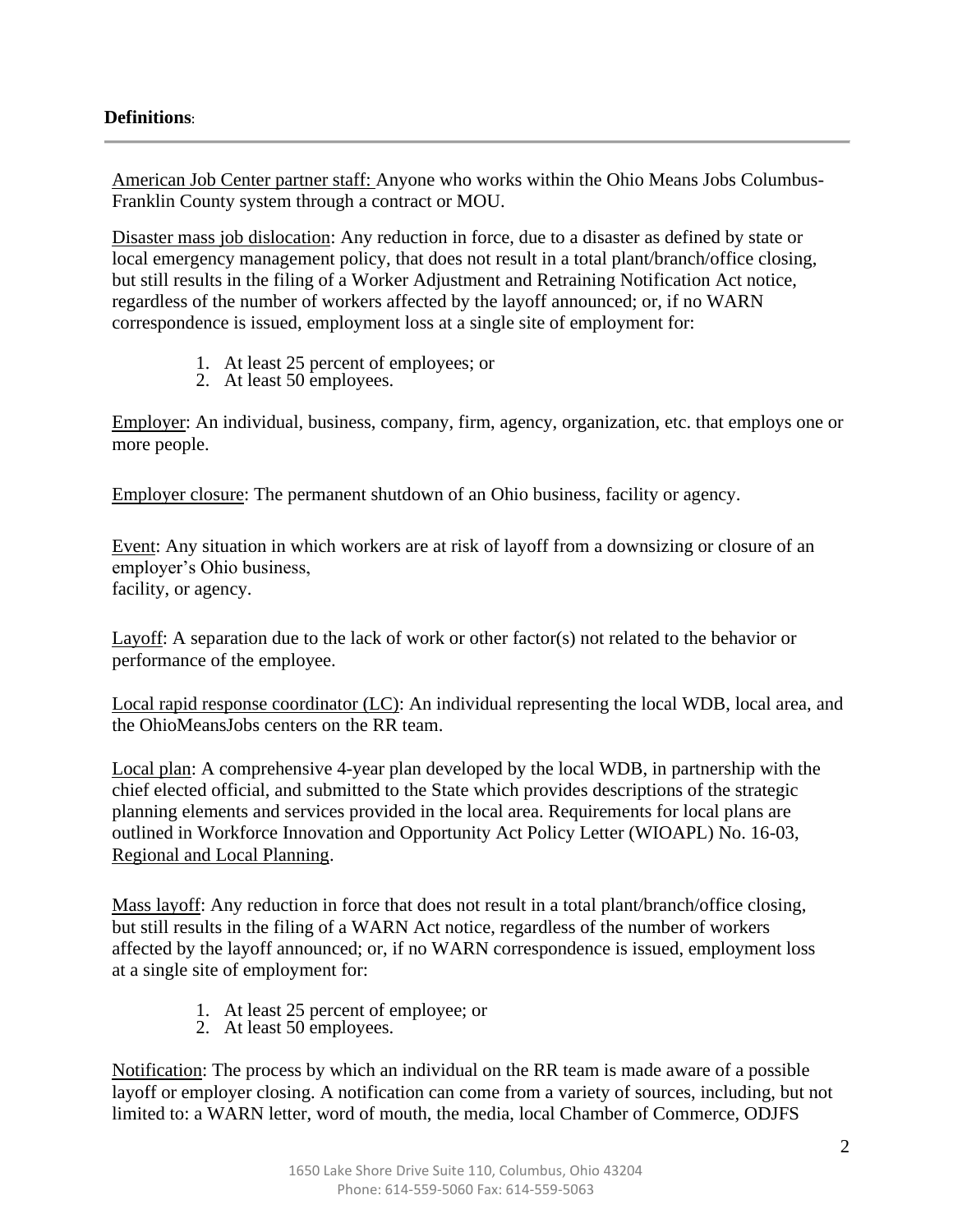Trade Unit, OhioMeansJobs Center, union officials, local government, affected workers, etc.

ODJFS regional rapid response coordinator (RC): An ODJFS workforce specialist assigned to a specific local workforce development area or planning region of Ohio to maintain contact with the employer and to ensure all the activities of the local RR team are completed.

OhioMeansJobs center operator: The entity or a consortium of entities designated or certified through a competitive process to operate a one-stop center under section 121(d) of the Workforce Innovation and Opportunity Act, 29 U.S.C. 3151(d).

OhioMeansJobs.com: The statewide electronic system for labor exchange and job placement activity operated by the state.

Ohio Rapid Event Data (OhioRED): An information tracking system that records all employer event information and data on the delivery of RR services.

Ohio Rapid Response Workforce Survey (RRWS): The standardized survey [\(JFS 08124\)](http://www.odjfs.state.oh.us/forms/num/JFS08124) used in Ohio to identify demographics of the affected workforce and serve as a preliminary needs assessment.

Ohio Workforce Case Management System (OWCMS): A system used by workforce professionals to gather and report program data and information for the following programs: WIOA, Wagner-Peyser, Veteran, Apprenticeship, Migrant and Seasonal Farmworker, Foreign Labor Certification, and Trade.

Planning region: Two or more local workforce development areas assigned by the State to align workforcedevelopment activities and resources with larger regional economic development areas and available resources to provide coordinated and efficient services to both job seekers and employers.

Potentially affected workers (PAW): Employees at risk of becoming unemployed due to an event.

Rapid Response Emergency Assistance Funds (RREAF): State rapid response funding allocated to local areas for the provision of reemployment services outlined in the service plan to workers and employers who have been affected by a mass layoff, employer closure, disaster mass job dislocation, or TAA petition.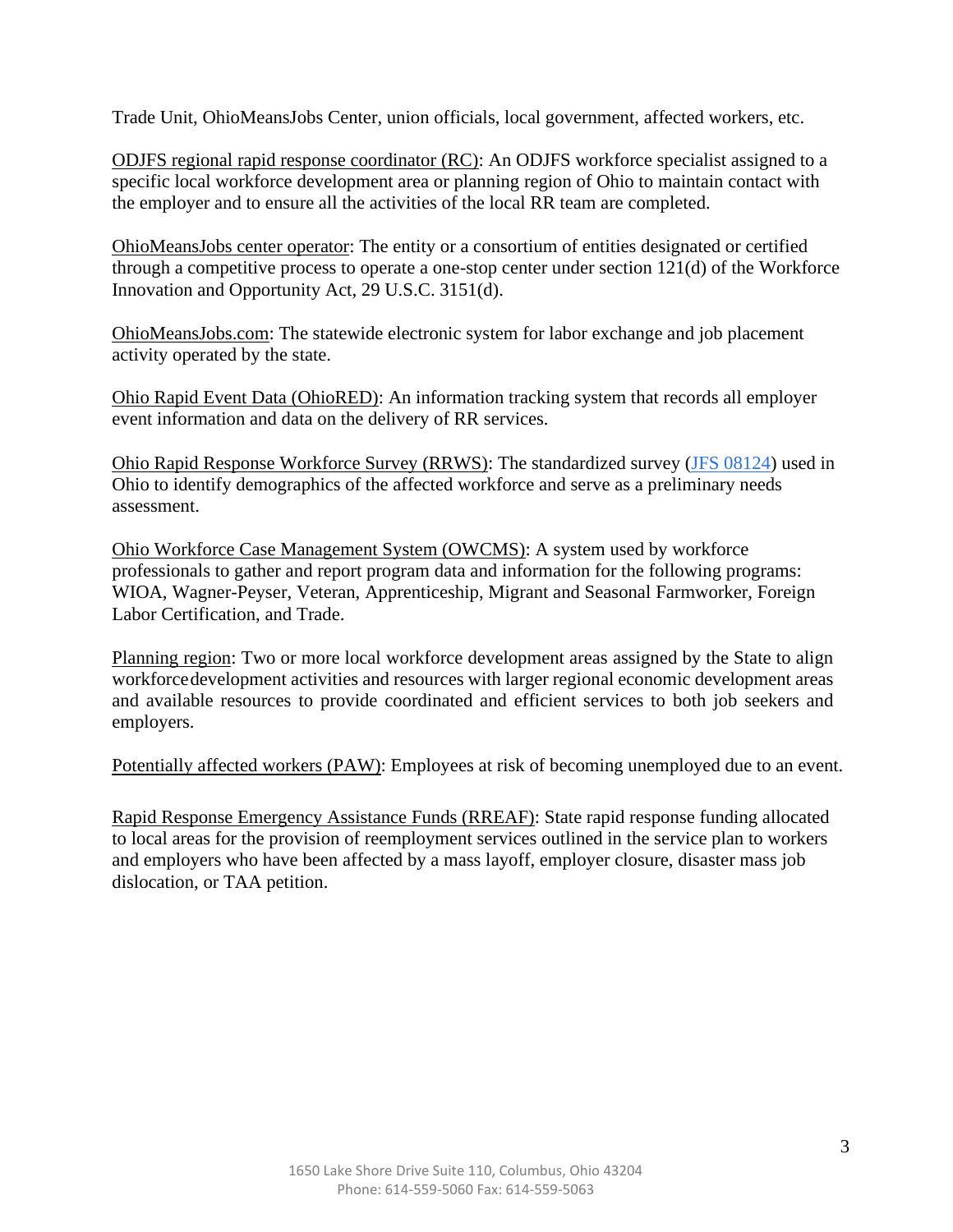Rapid response (RR) event: When one or more of the following circumstances occur:

- 1. Announcement or notification of a permanent closure,
- regardless of the number of workers affected;
- 2. Announcement or notification of a mass layoff;
- 3. A mass job dislocation resulting from a natural or other disaster; or
- 4. The filing of a TAA petition.

Rapid response team: Individuals from state and local workforce entities that respond collectively to mass layoffs, employer closures, disaster mass job dislocations, and TAA petition filing that occur within their local area or planning region and assist in providing RR services to employers and affected workers.

Rapid response worker reemployment session: The provision of reemployment information to the affected workerson the benefits, services, and resources available to rapidly transition them before layoff date or/and during their layoff to new employment.

Service plan: A plan which details all RR services that will be provided to an affected workforce and a timeline of when the services will be delivered.

Trade Adjustment Assistance (TAA): A program which provides assistance, including reemployment and training services, to workers whose jobs have been threatened or lost due to foreign imports, or shifts in production and/or services to a country outside the United States.

Worker Adjustment Retraining Notification Act (WARN): The Federal Act that protects workers, their families, and communities by requiring most employers with 100 or more employees to provide notification 60 calendar days in advance of plant closings and mass layoffs. General provisions of WARN covers employers with 100 or more employees, not counting those who have worked less than 6 months in the last 12 months and those who work an average of less than 20 hours a week. Additional material for compliance and assistance can be found

at<http://www.doleta.gov/layoff/warn.cfm> .

Workforce development board (WDB) director: The individual hired or designated by the local WDB to assist in completion of duties for the local WDB, including oversight of workforce development employment and training programs and development of the budget for the local area.

# **Local Workforce Development Area Requirements:**

A. Identification of the Rapid Response Team

Each local area must identify members of its RR team. The RR team, in coordination with the RC, shall develop a protocol to ensure the team works together so services are provided to employers and affected workers in a timely, efficient and quality manner.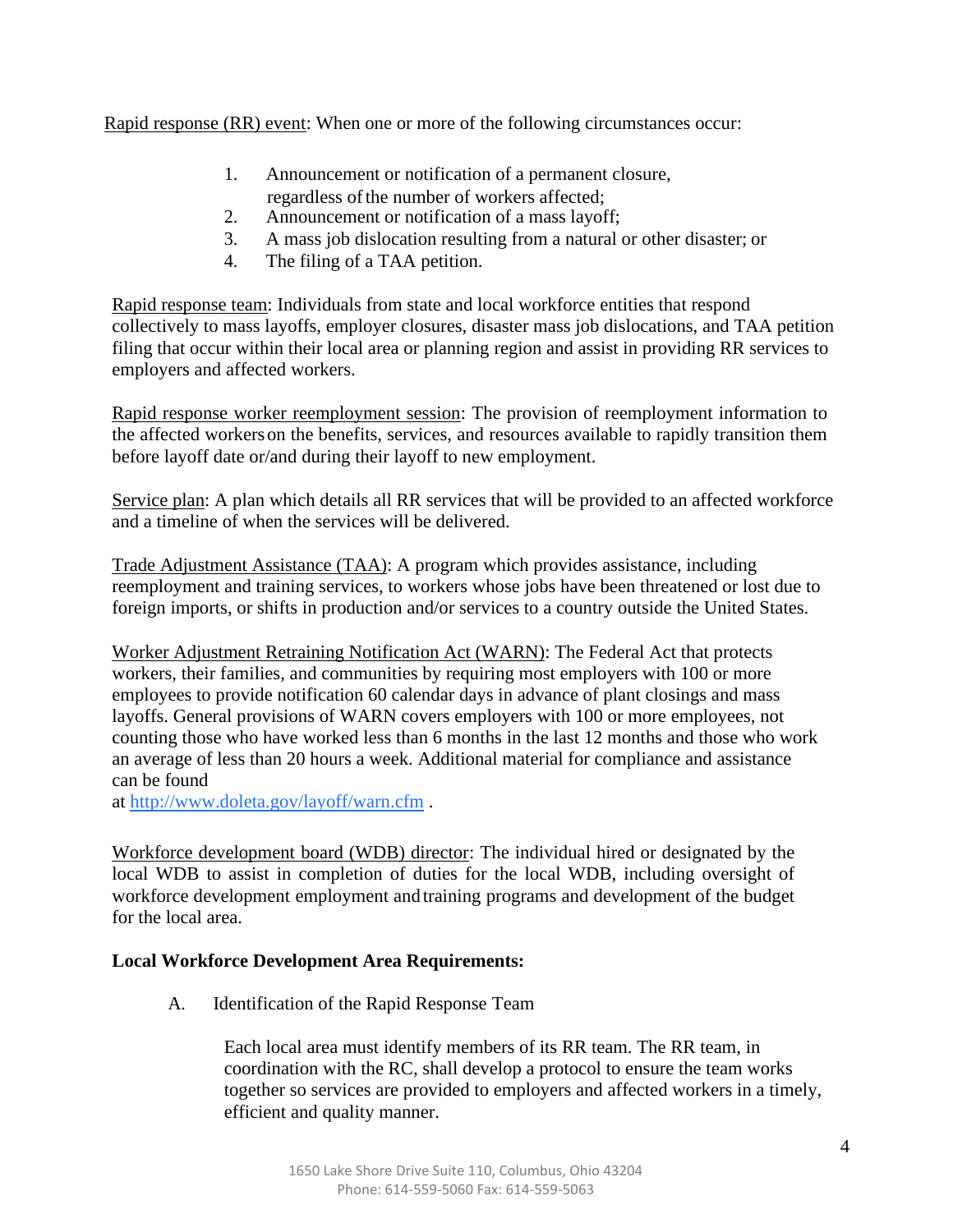The local area's RR team is made up of the following partners fulfilling the following roles when responding to an RR event:

- 1. ODJFS Rapid Response Coordinator: The RC will:
	- a. Ensure that the initial contact is made with the business;
	- b. Disseminate information regarding the RR event to the RR team;
	- c. Conduct rapid response worker reemployment sessions or work with the LC to ensure such sessions are conducted:
	- d. Coordinate team members to effectively deliver RR program and other servicesto employers and affected workers;
	- e. Assist in coordination of resources within the defined region, which includes coordination with other workforce areas and/or planning region(s) as necessaryto ensure timely, effective, and consistent delivery of RR services;
	- f. Collaborate with other RCs and other local RR teams for events and initiativesthat are regional or statewide;
	- g. Collaborate with LC on the development of the reemployment strategy and service delivery plan, in conjunction with the RR team, that best fits the situation; and
	- h. Discuss with the team the best course of action when other employers are at riskof downsizing or closing due to an event.
- 2. Local Rapid Response Coordinator: The LC will:
	- a. Conduct and/or participate in the initial meeting, in conjunction with the RC, as appropriate;
	- b. Collaborate among partners;
	- c. Collaborate with the RC on the development of the reemployment strategy, in conjunction with the RR team, that best fits the situation;
	- d. Coordinate with LCs in other local areas when the event affects multiple local areas regarding reemployment strategy and RR service delivery plan;
	- e. Develop a customized RR service delivery plan for every employer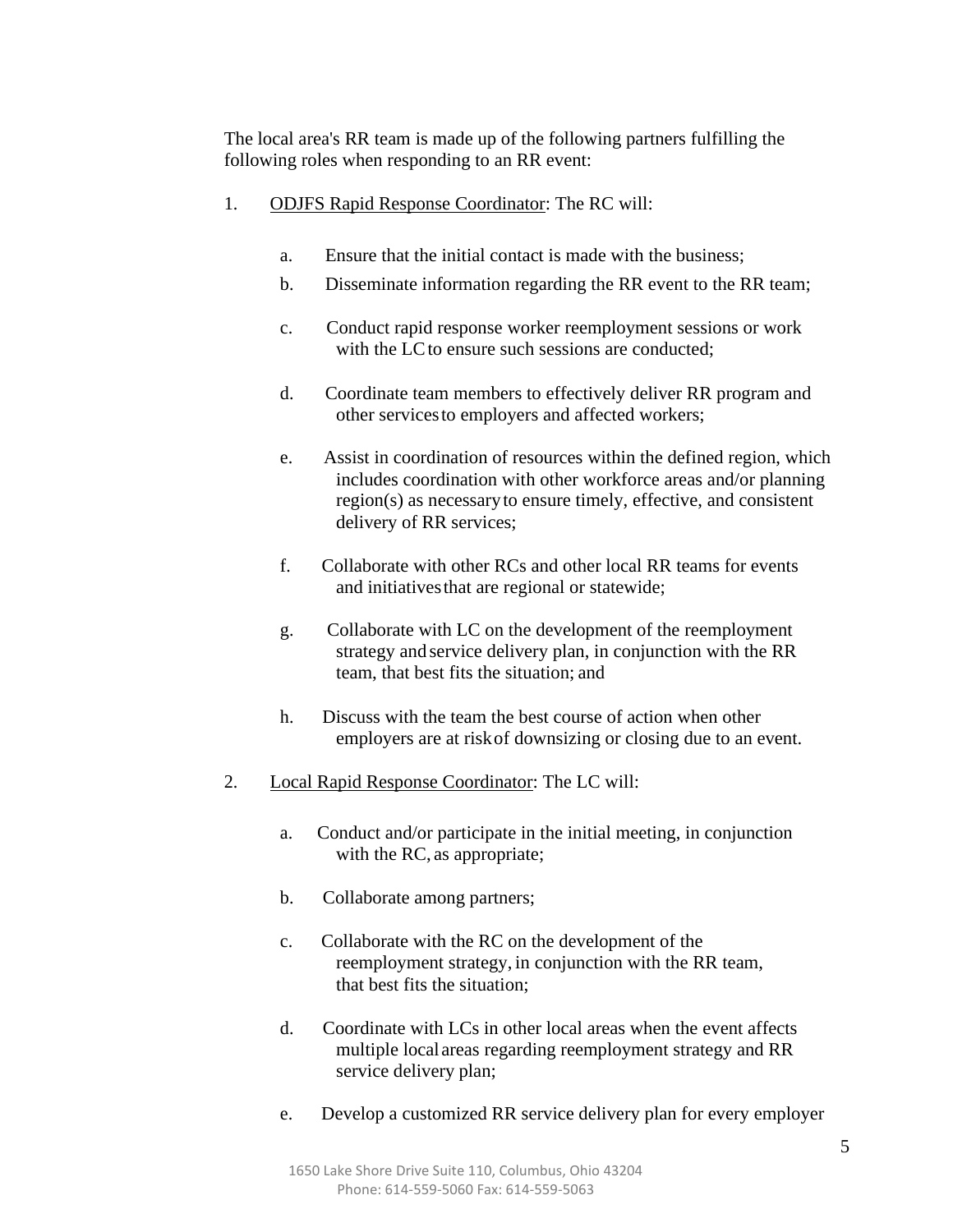event;

- f. Determine the need for Rapid Response Emergency Assistance Funds (RREAF) and collaborate with RC in completing the application;
- g. Collaborate with the local area's fiscal agent and local WDB to mutually agreeon funding amounts to support the plan for services;
- h. Guide the team through the funding application process, including applying forfunds and submitting the form to the WDB director for signature and approval; and
- i. Assist in the implementation of the RR service delivery plan.
- 3. WDB Director: The WDB Director reviews the RR team protocol and its effectiveness every four years as part of the development of the local area's plan, or after two years as part of the local area plan review and modification, or as needed. The WDB Director (or designee) also signs and submits the RREAF application.

In addition to the RR team members listed above, local RR teams should also include the following members so that the team has quality representation in the delivery of RR services:

- 1. OhioMeansJobs center operator;
- 2. Economic development agency, including the regional Jobs Ohio agency, as appropriate;
- 3. Representative of business services in the local area or the local area's business resource network, if applicable;
- 4. Representative of TAA;
- 5. Representative of WIOA Title I Programs;
- 6. Representative of WIOA Title III Wagner-Peyser Employment Services Program; and
- 7. Representative of Unemployment Insurance (UI).
- B. Establish Rapid Response Team Protocol

Local areas shall utilize the RACI exercise to delineate functions for each RR process or activity and the responsibility and accountability for completion of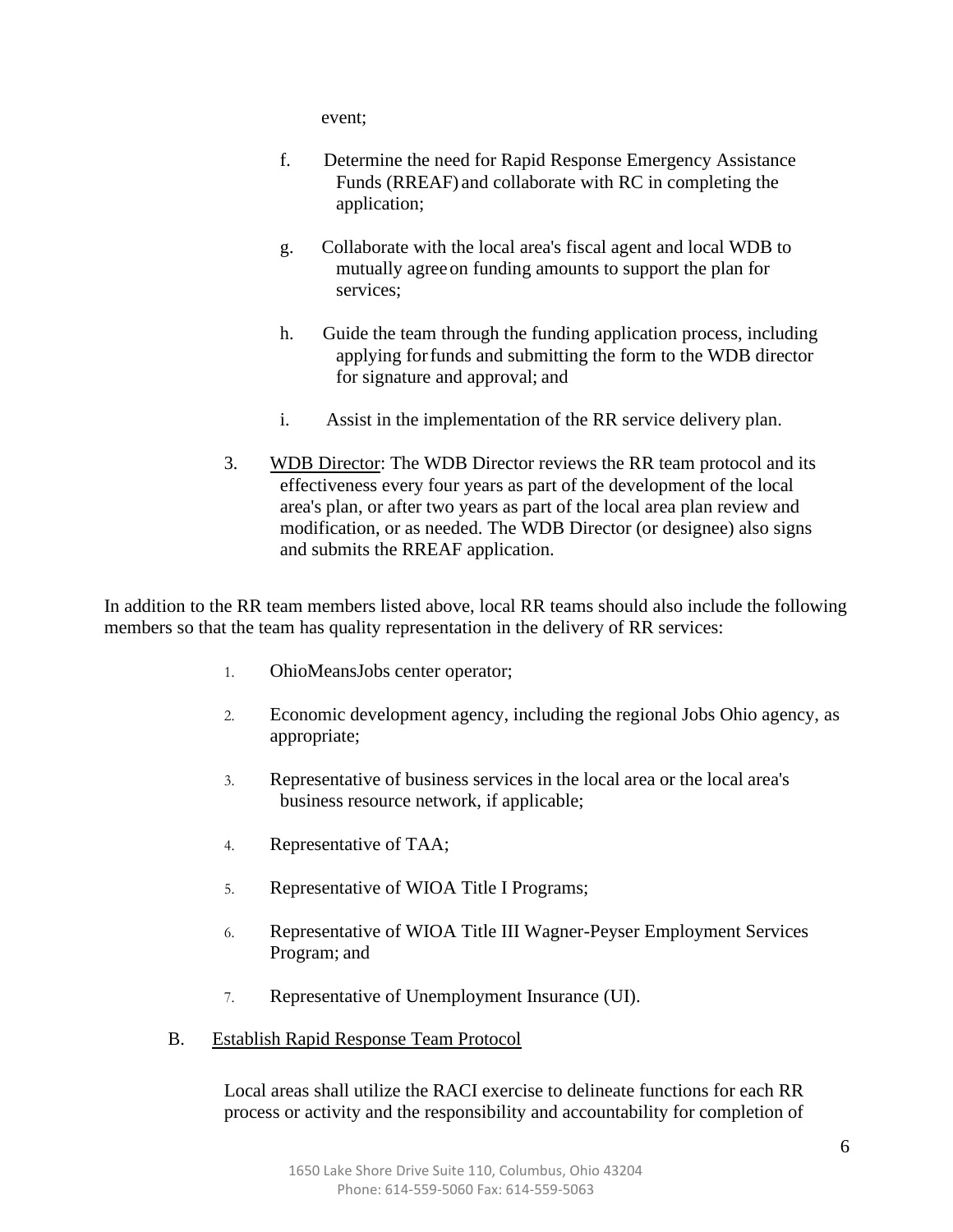such functions to establish an RR team protocol. The protocol should be developed to ensure communication amongst the team members and to maintain the flexibility to customize for the needs of individual employers and employees impacted by an event.

The RR processes, which will be outlined using the RACI tool, include, but are not limited to, the following activities:

- 1. Notify team of new event;
- 2. Enter event information into OhioRED;
- 3. Conduct research;
- 4. Make initial contact with the employer to gather information using the [JFS](http://www.odjfs.state.oh.us/forms/num/JFS01810) [01810;](http://www.odjfs.state.oh.us/forms/num/JFS01810)
- 5. Develop a proposed reemployment strategy for the affected workforce, which is driven by talent needs of local workforce development area and regional employers, and presented at the initial employer meeting;
- 6. Conduct initial employer meeting to establish rapport, collect needed information, anddevelop a proposed plan of service. Representatives of the RR team attending this meeting, for most events, should be the RC, a local representative, and representative(s) of UI or TAA, as applicable. Other attendees may include State and/or local economic development agencies and other State agencies, as appropriate;
- 7. Issue the RRWS to provide local teams with demographics and characteristics of theworkforce that will be potentially affected by layoff or closure, captures desired worker services, and will be used in the strategy for service delivery;
- 8. Develop a service plan;
- 9. Develop an RR budget, including potential application for RREAF. The RREAFapplication process is outlined in WIOAPL No. 17-05, Funding for Rapid Response– Employer Closure, Mass Layoff Disaster Mass Job Dislocation, and Trade Adjustment Assistance Events;
- 10. Conduct the rapid response worker reemployment session using the standard, core presentation developed by ODJFS;
- 11. Update OhioRED and OWCMS;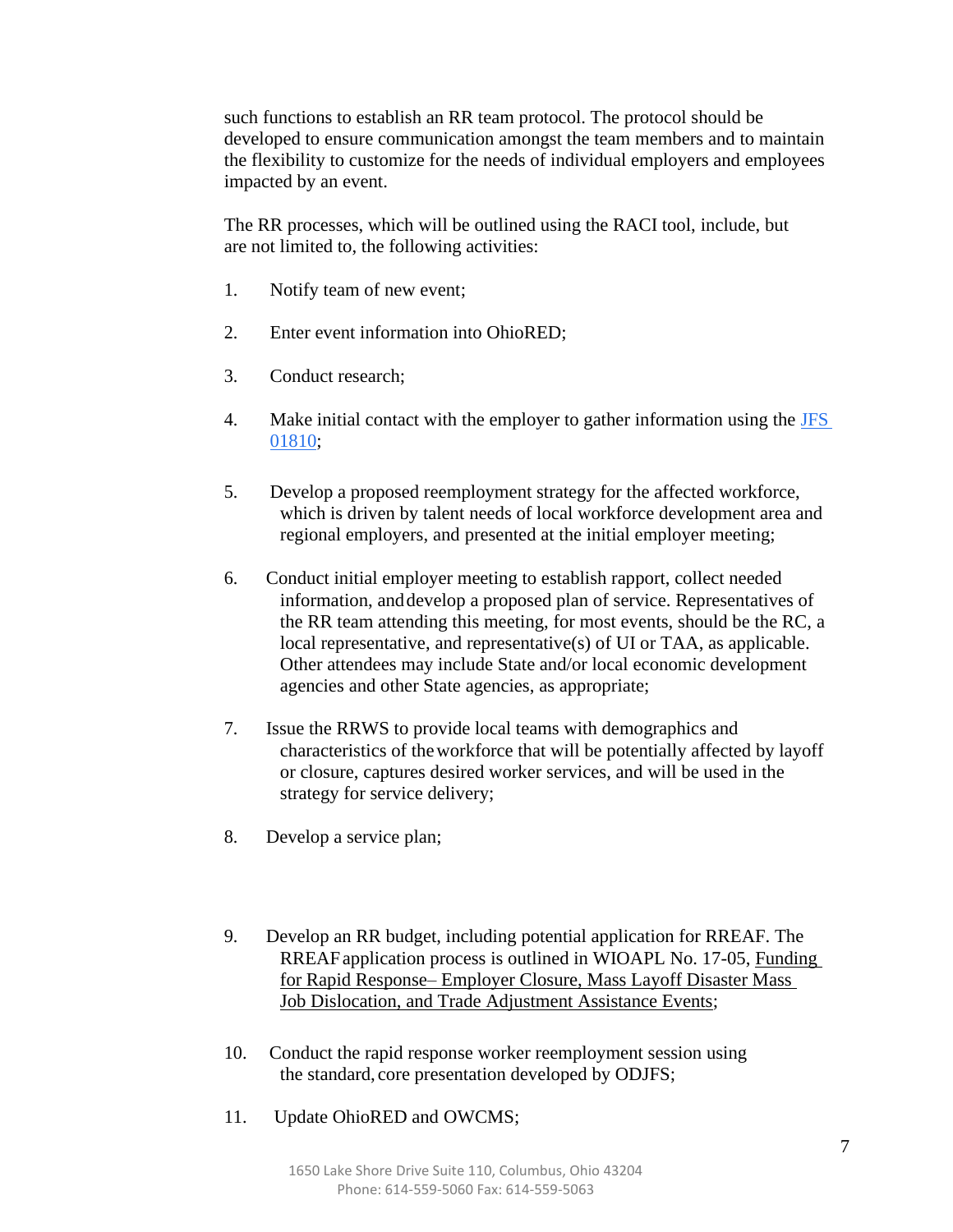- 12. At least monthly, update RR team on activities and results;
- 13. Check the effectiveness of the service plan and modify as needed; and
- 14. Conduct post rapid response follow-up.

Collaboration and coordination by all RR team members is crucial to successful provision of RR services to employers and employees.

The local area must review team protocols to ensure their effectiveness, at a minimum, every two years as part of local area planning, development or modification. The local WDB Director will submit any revised RR team protocol for the local area to the OWD Rapid Response Unit at [RAPDRESP@jfs.ohio.gov w](mailto:RAPDRESP@jfs.ohio.gov)ith the subject line of Rapid Response Team Protocol.

# C. Use of RRWS

Local RR teams must utilize RRWS to identify the demographics of an impacted workforce for a preliminary needs assessment that will be used by the RR team to develop a service delivery plan as described in Section VI. A. RRWS is completed on the [JFS 08124, O](http://www.odjfs.state.oh.us/forms/num/JFS08124)hio Rapid Response Event Data.

All RR team members, service providers and contractors that receive or access personally identifiable information (PII) on impacted workers must safeguard the information from disclosure in accordance with federal and state confidentiality laws, rules, and policies. However, de-identified data can be disclosed in aggregate to provide insight on workforce trends and labor availability.

D. Transitioning from Rapid Response Services to the Local Area WIOA Adult and Dislocated Worker Programs

Local area procedures must be in place to identify the workers served under the RR program and RR services received. All RR services that individuals receive prior to determination of WIOA eligibility must be considered when developing service delivery strategies for workers who will be eligible to receive additional services under WIOA. Such consideration will help prevent duplication of services and ensure that workers can quickly access needed services.

#### E. Transitioning from Rapid Response Services to TAA Program

Local areas must have procedures in place to identify the workers served under the RR program and RR services received. If individuals who are potentially Trade eligible also received WIOA services prior to Trade certification, these services must also be identified. All RR and, possibly, WIOA services that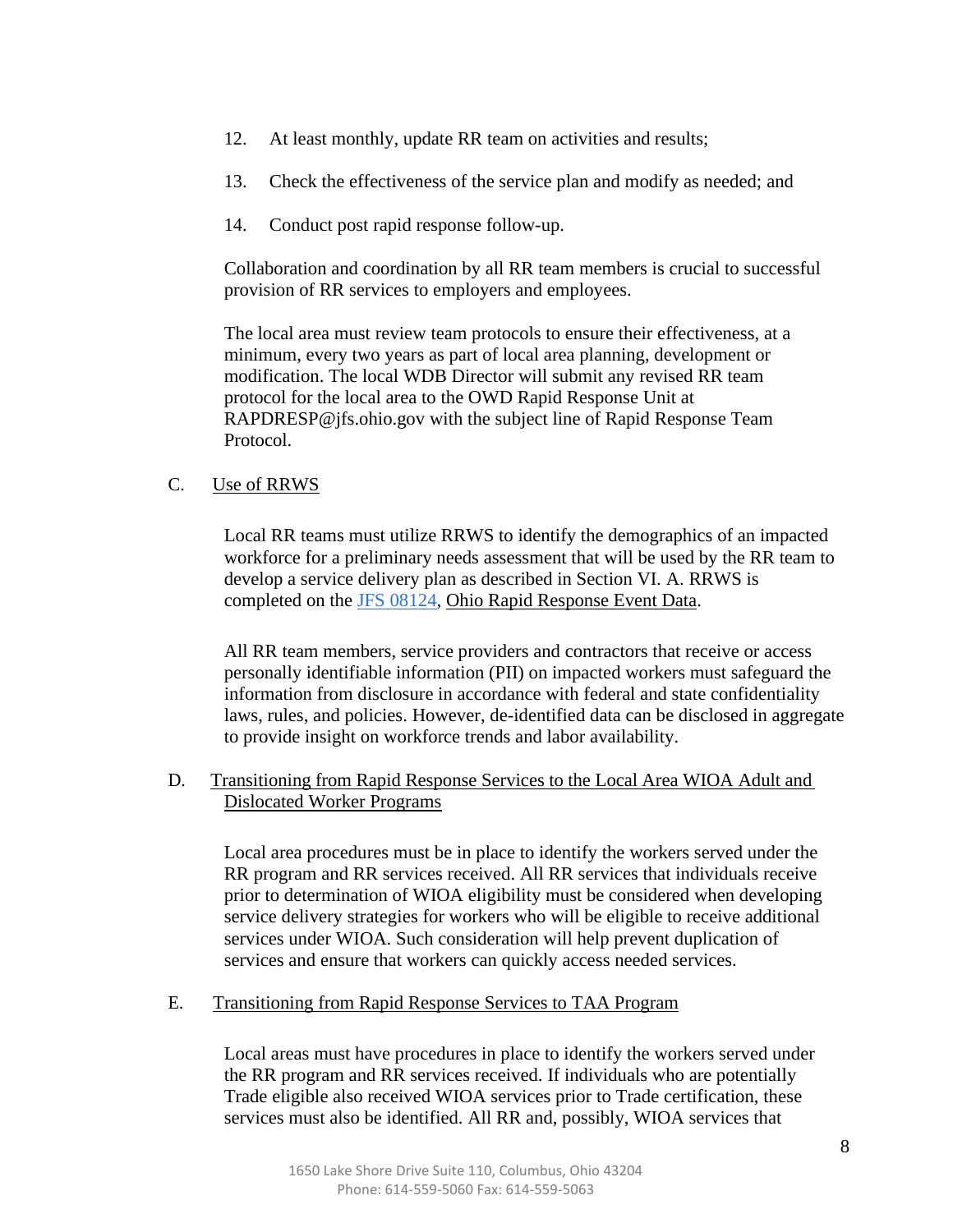individuals received must be considered when developing service strategies for workers eligible to receive additional services under TAA. Such consideration will help prevent duplication of services, ease transition of services, and help ensure that workers can quickly access needed services. Individuals may be coenrolled in both TAA and WIOA programs to receive ongoing reemployment services.

## **VII. Reporting Requirements**

Accurate and up-to-date information on closure and layoff events is critical to stakeholders within the workforce development system. This data is also a key factor in assessing the need for financial assistance at the state and federal levels.

There are two levels of reporting for employer closure and mass layoff events:

- 1. Employer/event data tracking in OhioRED; and
- 2. Worker data in OWCMS.

### **VIII. Monitoring**

The local WDB's oversight and monitoring must include a review of the effectiveness of the area's rapid response program. This may include:

- 
- 1. An assessment of collaboration among RR teams and members;<br>2. The efficiency of service delivery to employers and PAWs; and 2. The efficiency of service delivery to employers and PAWs; and<br>3. Timeliness and completeness of data entry into ObjoRED and/or
- Timeliness and completeness of data entry into OhioRED and/or OWCMS.

#### **References:**

Workforce Innovation and Opportunity Act § 134, Pub. L. 113-128.

Worker Adjustment and Retraining Notification Act (WARN), Pub. L. 100-379, 29 U.S.C. 2101 et seq., 20 C.F.R. Part 639.

20 C.F.R. §§ 682.300 - 682.370.

USDOL, Training and Employment Guidance Letter WIOA N0. 19-16 Operating Guidance for the Workforce Innovation and Opportunity Act, Guidance on Services Provided through the Adult and Dislocated Worker Programs under the Workforce Innovation and Opportunity Act (WIOA) and the Wagner-Peyser Act Employment Service (ES), as amended by Title III of WIOA, and for Implementation of the WIOA Final Rules, (March 1, 2017).

O.R.C. §§ 4141.29(A)(4), 4141.29(A)(7), as amended by H.B. 2 (130th General Assembly).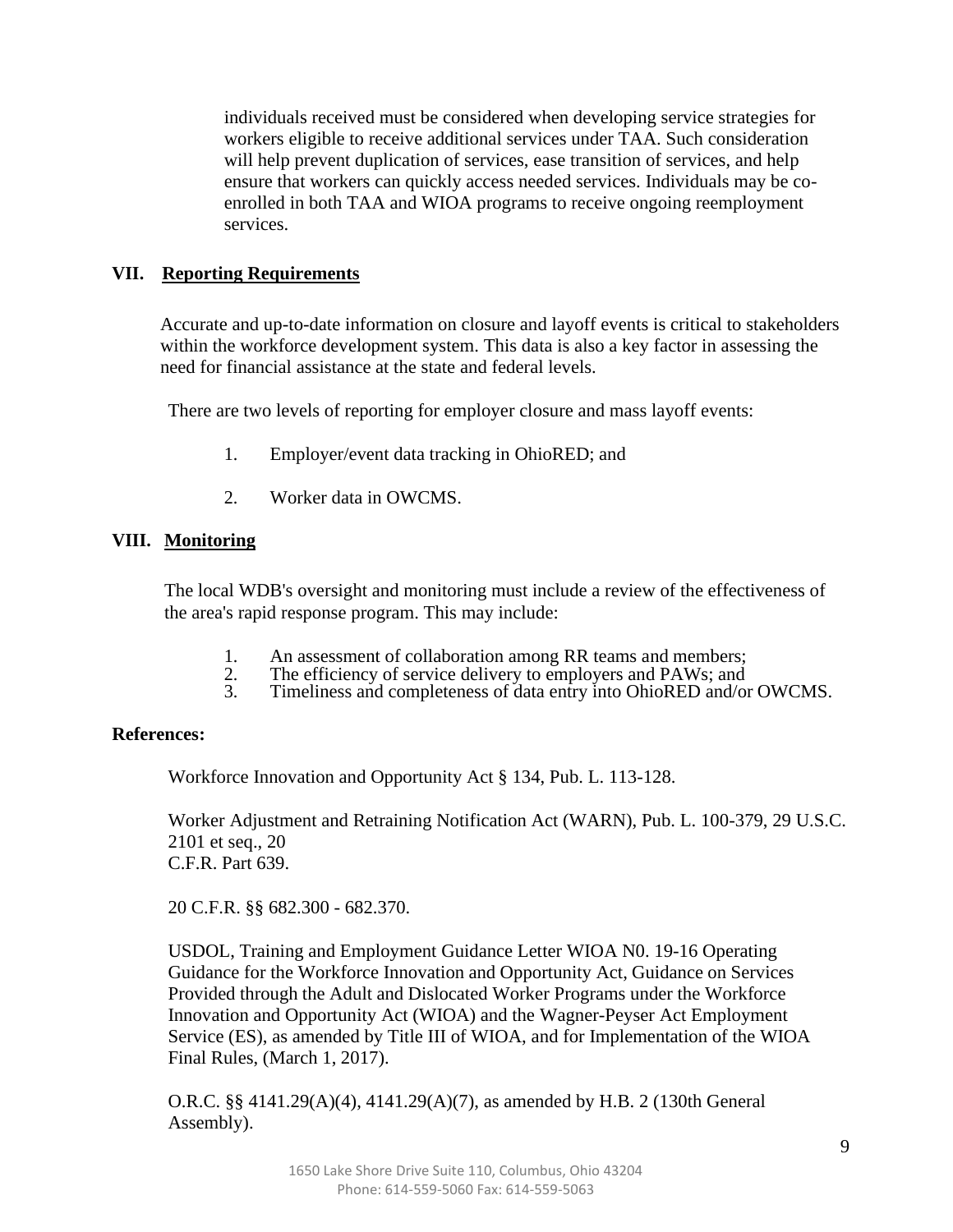ODJFS, Workforce Innovation and Opportunity Act Policy Letter No. 16-03, Regional and Local Planning, (October 21, 2016).

ODJFS, Workforce Innovation and Opportunity Act Policy Letter No. 17-05, Funding for Rapid Response– Employer Closure, Mass Layoff, Disaster Mass Job Dislocation, and Trade Adjustment Assistance Events, (May 25, 2018).

ODJFS, Worker's Guide to Unemployment Compensation, (Last revised January 2018).

#### **Inquiries**:

Stephanie Robinson Director, Policy & Initiatives Workforce Development Board of Central Ohio 1650 Lake Shore Drive, Suite 110 Columbus, Ohio 43204 614-559-5064